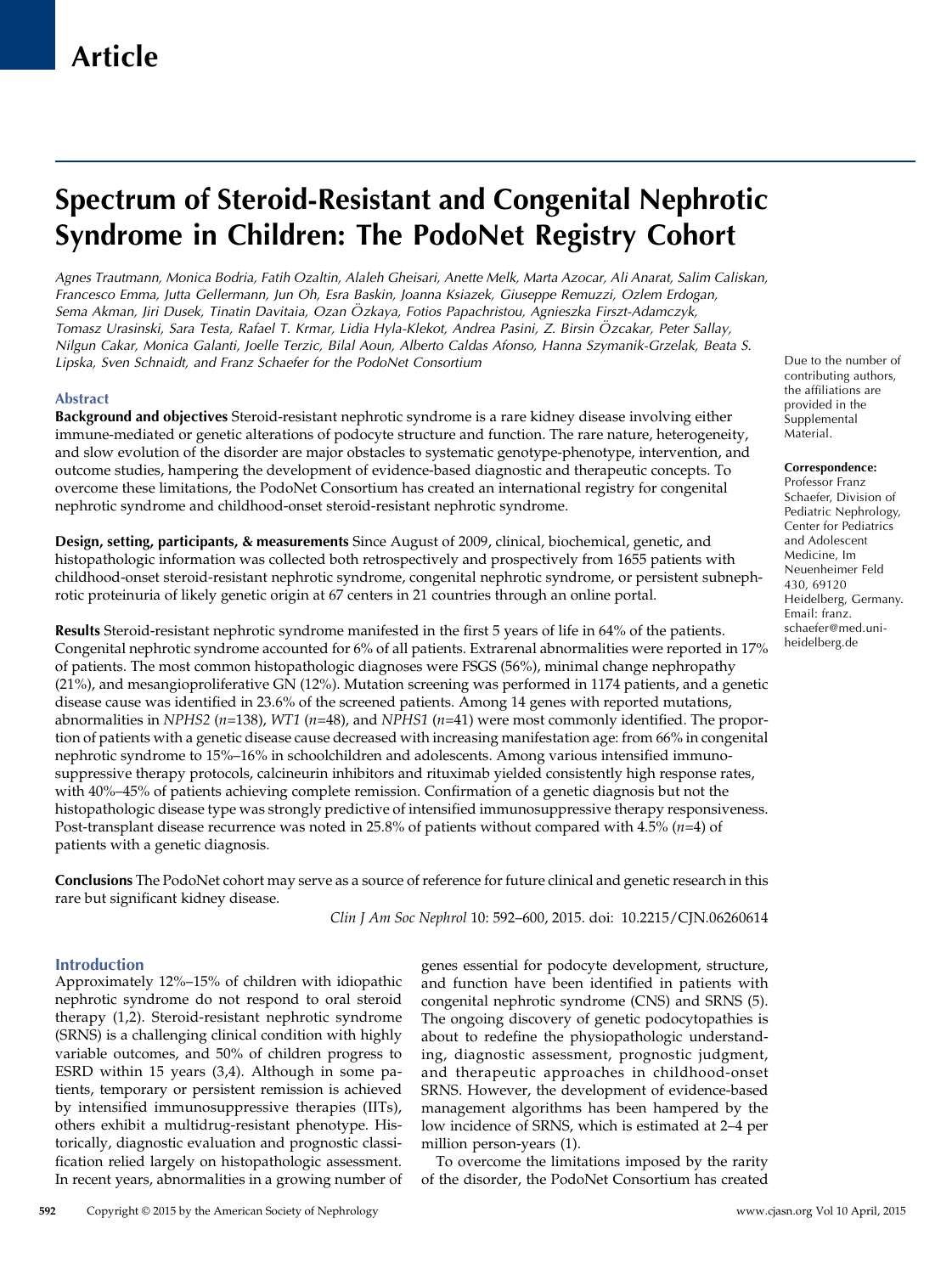an international registry for CNS and childhood-onset SRNS. Over the past 5 years, comprehensive clinical, medication-related, histopathologic, and genetic information from >1600 children with the disorder has been collected in 21 countries. The detailed description of the PodoNet cohort presented here aims to provide a source of reference for future clinical and genetic research in CNS and SRNS.

# Materials and Methods

# Registry Description

The PodoNet Consortium was formed in 2008 by research groups from Heidelberg, Paris, Rome, Bergamo, Genova, and Ankara. The PodoNet project ([www.podonet.org](http://www.podonet.org)) encompasses clinical, genetic, and experimental research into hereditary podocyte disorders. The clinical activities encompass a web-based international clinical registry and a central biobank for SRNS. To date, investigators from 67 clinical units in 21 countries of Europe, the Middle East, and Latin America have joined the PodoNet Registry Consortium. The registry study protocol was approved by the local institutional review boards/ethics committees, and written informed consent is obtained from the families. Data protection is ensured by pseudonymized data input.

The registry accepts patients under current medical care with childhood-onset (age  $\leq$  20 years old) SRNS, CNS, or persistent subnephrotic proteinuria with likely genetic disease.

The items collected by the registry are given in [Supple](http://cjasn.asnjournals.org/lookup/suppl/doi:10.2215/CJN.06260614/-/DCSupplemental)[mental Appendix](http://cjasn.asnjournals.org/lookup/suppl/doi:10.2215/CJN.06260614/-/DCSupplemental). Retrospective and prospective information is collected. The regular data entries are discontinued when RRT is initiated, with a follow-up entry providing information about kidney transplantation and occurrence, treatment, and outcome of post-transplant disease recurrence.

For incident patients, a uniform set of diagnostic and therapeutic algorithms is proposed ([www.podonet.org/](http://www.podonet.org/opencms/opencms/podonet/podonet_en/Algorithms/index.html) [opencms/opencms/podonet/podonet\\_en/Algorithms/](http://www.podonet.org/opencms/opencms/podonet/podonet_en/Algorithms/index.html) [index.html\)](http://www.podonet.org/opencms/opencms/podonet/podonet_en/Algorithms/index.html), but adherence to the protocols is not mandatory for inclusion of patients in the registry.

In the prospective part of the registry, serum and urine samples are collected at 6-month intervals and stored in a central biorepository. Also, DNA samples are collected from all available and consenting patients and any affected relatives. Central genetic screening has been offered for patients with lacking or incomplete screening results.

## **Definitions**

SRNS was defined by persistent proteinuria after 4 weeks of oral steroid therapy (prednisone at 60 mg/m<sup>2</sup> per day). Subnephrotic proteinuria was defined as 24-hour protein excretion  $>100$  mg but  $<1$  g/m<sup>2</sup> per day, urine protein-tocreatinine ratio (UPCr) of 0.2 (0.6 if age  $\leq$  years old) to 2 mg/mg, or dipstick proteinuria of 1+. Nephrotic-range proteinuria was defined by 24-hour protein excretion  $\geq 1$  $g/m^2$  per day, UPCr>2 mg/mg, or dipstick ≥2+. Complete remission of proteinuria was defined by the attainment of the following criteria during therapy: 24-hour protein excretion  $\langle 100 \text{ mg/m}^2 \rangle$  per d, UPCr $\langle 0.2 \text{ mg/mg} \rangle$ , dipstick of 0 or (+), or in absence of proteinuria information, serum albumin  $>3.5$  g/dl. Partial remission was defined by 24-hour protein excretion of  $0.1-1$   $g/m^2/d$ , UPCr=0.2–2 mg/mg, dipstick of 1+, and if available, serum

albumin  $>3.0$  g/dl or if no proteinuria information was available, serum albumin of 3.0–3.5 g/dl.

Throughout the manuscript, percentages are given relative to all patients with available information regarding a particular topic.

# **Results**

## Cohort Structure

From August of 2009 to August of 2014, 1655 patients were registered who were ages 0–20 years old at disease onset. Among these, 261 (15.8%) patients were living in Italy, 227 (13.7%) patients were living in Germany, 226 (13.7%) patients were living in Poland, 189 (11.4%) patients were living in other European countries, 491 (29.7%) patients were living in Turkey or Georgia, 153 (9.2%) patients were living in the Middle East (Syria, Lebanon, Iran, and the United Arab Emirates), and 108 (6.5%) patients were living in Latin America (Chile and Colombia). Parental ethnicity (reported in 1274 families) was Caucasian in 1151 (90.3%) patients, Hispanic in 93 (7.3%) patients, Indian in nine (0.7%) patients, east Asian in five (0.4%) patients, African in three (0.2%) patients, Native American in two (0.2%) patients, and mixed in 11 (0.9%) patients. Among the patients with available respective information, parental consanguinity was reported in 28.6%, and familial disease occurrence was reported in 25.6%. Consanguinity and familial disease occurrence were most common in the Middle Eastern countries ([Supplemen](http://cjasn.asnjournals.org/lookup/suppl/doi:10.2215/CJN.06260614/-/DCSupplemental)[tal Table 1\)](http://cjasn.asnjournals.org/lookup/suppl/doi:10.2215/CJN.06260614/-/DCSupplemental).

In 1544 patients, the age at first disease manifestation was reported (Figure 1). Among these, 207 (13.4%) were incident patients with first disease manifestation within 6 months before enrolment. Of the prevalent patients, 329 (24.6%) patients had been followed for 0.5–2 years, 345 (25.8%) patients had been followed for 2–5 years, 320 (23.9%) patients had been followed for 5–10 years, and 343 (25.6%) patients had been followed for  $>10$  years at the time of enrolment.



Figure 1. | Age at first disease manifestation in children with and without an identified genetic cause of steroid-resistant nephrotic syndrome.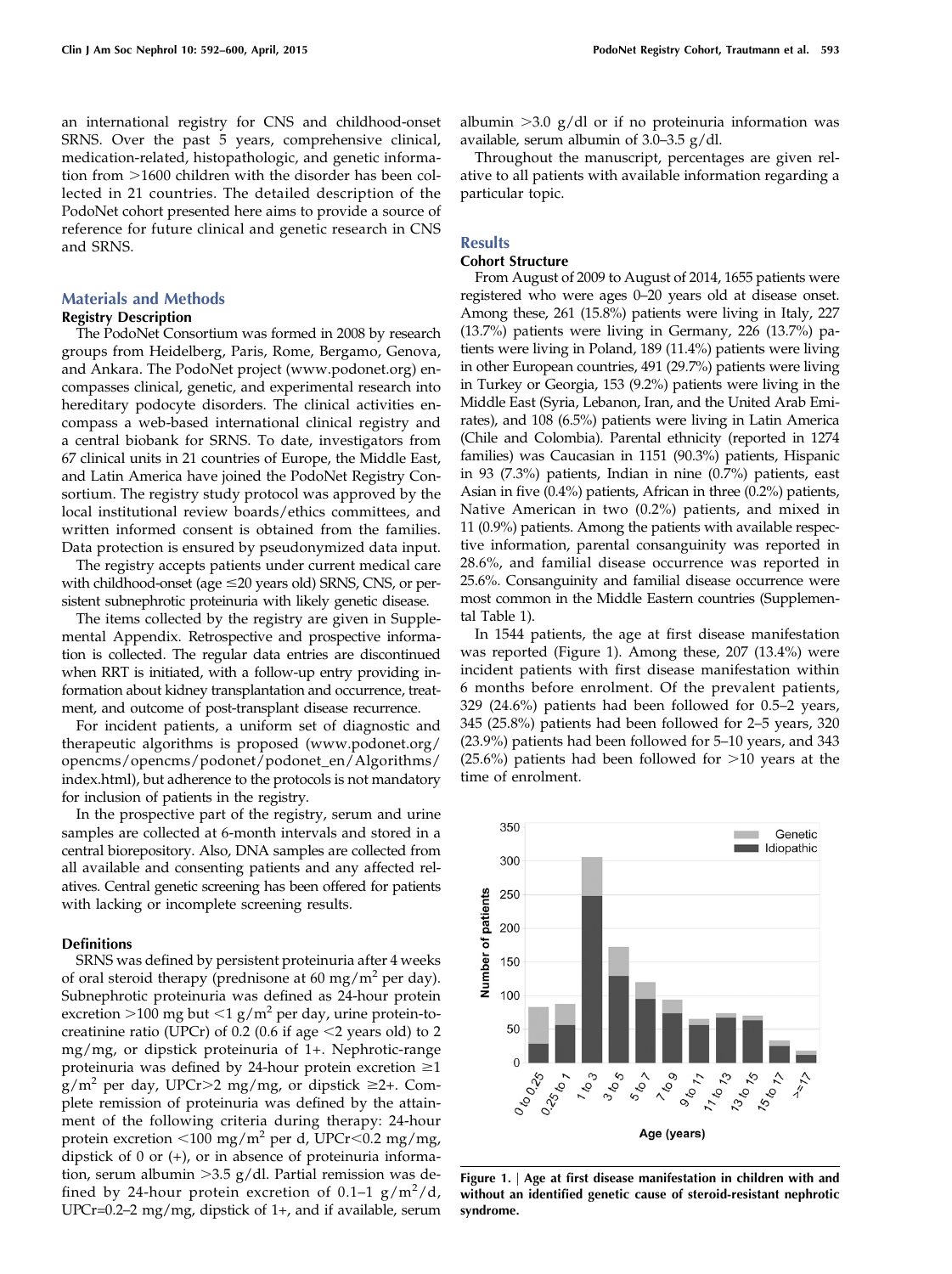#### Information Content

Clinical and biochemical information from the time of first disease manifestation was available in 1310 (79.2%) patients. In total, 11,934 clinical follow-up entries were made for 1525 (92.1%) patients. Medication data were entered for 1283 (77.5%) patients and comprised 26,406 individual start, discontinuation, or dose change entries. Renal biopsy information was available from 1368 (82.7%) patients; the results of two sequential biopsies were recorded in 145 patients, and the results of more than two biopsies were recorded in 26 patients. Results of genetic screening were reported for 1174 (70.9%) patients, and information on family medical history was available from 1014 study participants (61.3%). The PodoNet biobank contains DNA samples from 950 patients, one or several serum samples from 472 patients, and urine samples from 450 patients.

#### First Disease Manifestation

The patient characteristics according to age at first disease manifestation are given in Table 1. Almost three quarters of the cohort presented between 1 –11 years of age, whereas 6% were categorized as congenital, 7% were categorized as early infantile (onset age of 3 –12 months), and 16% were categorized as adolescent-onset nephrotic syndrome (onset age  $\geq$ 12 years old). Among the children who underwent mutation screening, genetic disease detection rate was markedly higher (66%) in patients with CNS than in children first presenting at age 6 years old and older (16%). Regarding clinical and biochemical characteristics, hypoalbuminemia at time of diagnosis was more common in CNS, whereas hypertension was more prevalent in adolescents. Nephrotic-range proteinuria was not yet present in 8.7% of the children at the time of diagnosis, but most of these patients progressed to full nephrotic syndrome during follow-up.

#### Follow-Up Information

The median (interquartile range [IQR]) duration of followup from first manifestation was 3.7 (1.4–7.2) years. At the most recent observation, 61.3% of patients were still without RRT (CKD stage 1: 411 [60.2%], stage 2: 178 [26.1%], stage 3: 55 [8.1%], stage 4: 22 [3.2%], and stage 5: 17 [2.5%]), 11.7% of patients required dialysis, 14.2% of patients had received kidney allografts, 2.3% of patients were deceased, and 10.6% of patients were lost of follow-up. Among the patients without RRT, 33% were in full remission and 22.5% were in partial remission at last observation. Among the patients with full or partial remission at last observation, 66.9% had normal kidney function, 26.4% were in CKD stage 2, 5.1% in CKD stage 3, and 1.6% in CKD stages 4 or 5.

## Histopathologic Findings

First kidney biopsies were performed in 1368 patients at a median (IQR) of  $2(1-8)$  months after first disease manifestation. The most common histopathologic diagnosis was FSGS (56.0%) followed by minimal change nephropathy (MCN; 21.1%), mesangioproliferative GN (MesPGN; 12.4%), and diffuse mesangial sclerosis (DMS; 2.9%). Information on average age, eGFR, and prevalence of hypertension at the time of diagnosis as well as prevalence of genetic disease according to histopathologic diagnosis is given in Table 2. Repeat biopsies were performed in 171 (12.5%)

|                                                  | Table 1. Key characteristics at time of diagnosis and response to intensified immunosuppressive therapy stratified by age at disease onset |                                                                                          |                                        |                                 |                            |                                          |                                              |                                                                                                                                                                                                                            |                                              |                                                 |
|--------------------------------------------------|--------------------------------------------------------------------------------------------------------------------------------------------|------------------------------------------------------------------------------------------|----------------------------------------|---------------------------------|----------------------------|------------------------------------------|----------------------------------------------|----------------------------------------------------------------------------------------------------------------------------------------------------------------------------------------------------------------------------|----------------------------------------------|-------------------------------------------------|
|                                                  |                                                                                                                                            | Genetic                                                                                  | Nephrotic-                             |                                 |                            | eGFR <sup>a</sup>                        |                                              | Response to III                                                                                                                                                                                                            | ESRD at                                      |                                                 |
| Age at<br>Disease<br>Onset                       | Patients (%)<br>No. of                                                                                                                     | Identified<br>Cause<br>N(%)                                                              | Proteinuria<br>Range<br>$\binom{6}{0}$ | Hypertension<br>$\binom{96}{0}$ | Albumin<br>Serum<br>(g/dl) | (ml/min)<br>$\rm \frac{per}{1.73\ m^2})$ | $N/N_{\rm info}$ (%)<br>Remission<br>Partial | $N/N_{\rm info}$ (%)<br>Remission<br>Complete                                                                                                                                                                              | <b>Jbservation</b><br>Last<br>$\binom{6}{6}$ | Recurrence<br>$N/N_{\rm Tx}(^{9/6})$<br>Post-Tx |
| $52 \text{ mo}$                                  | 98 (6.3)                                                                                                                                   | 55 (66.3)                                                                                | 92.7                                   | 10.2                            | 1.7(0.9)                   | $62(41 - 80)$                            | 2/11(18.2)                                   | 3/11(27.3)                                                                                                                                                                                                                 | 60.9                                         | 2/34(5.9)                                       |
| $3-12 \text{ mo}$<br>1-5 yr<br>6-11 yr<br>212 yr |                                                                                                                                            |                                                                                          | 893388<br>89388                        |                                 |                            | 89 (53–132)                              | 3/33(9.1)                                    | 16/33(48.5)                                                                                                                                                                                                                | $37.38$<br>$37.78$<br>$38.48$                | 0/21(0.0)                                       |
|                                                  |                                                                                                                                            |                                                                                          |                                        | 17.3<br>14.3<br>16.6            | $2.1(1.0)$<br>$2.0(0.9)$   | $105(78 - 147)$                          | 97/505 (19.2)                                | 231/505 (45.7)                                                                                                                                                                                                             |                                              | 16/86(18.6)                                     |
|                                                  |                                                                                                                                            |                                                                                          |                                        |                                 | 2.6(1.0)                   | 105 (76-145)                             |                                              |                                                                                                                                                                                                                            |                                              | 11/36(30.6)                                     |
|                                                  | 106 (6.9)<br>786 (50.9)<br>350 (22.7)<br>204 (13.2)                                                                                        | $\begin{array}{c} 31 \ (35.6) \\ 119 \ (21.8) \\ 40 \ (15.6) \\ 24 \ (16.1) \end{array}$ |                                        | 27.9                            | 2.6(1.0)                   | 93 (64-129)                              | 49/208 (23.6)<br>29/128 (22.7)               | 73/208 (35.1)<br>42/128 (32.8)                                                                                                                                                                                             |                                              | 3/26(11.5)                                      |
|                                                  | patients who received a kidney transplant<br>Median (interquartile range)                                                                  |                                                                                          |                                        |                                 |                            |                                          |                                              | $\lambda$ ata are given as number (%), mean (SD), or median (interquartile range). IIT, immunosuppressive therapy; $N_{\rm into}$ , number of patients with reported information; Tx, transplant; $N_{\rm Tx}$ , number of |                                              |                                                 |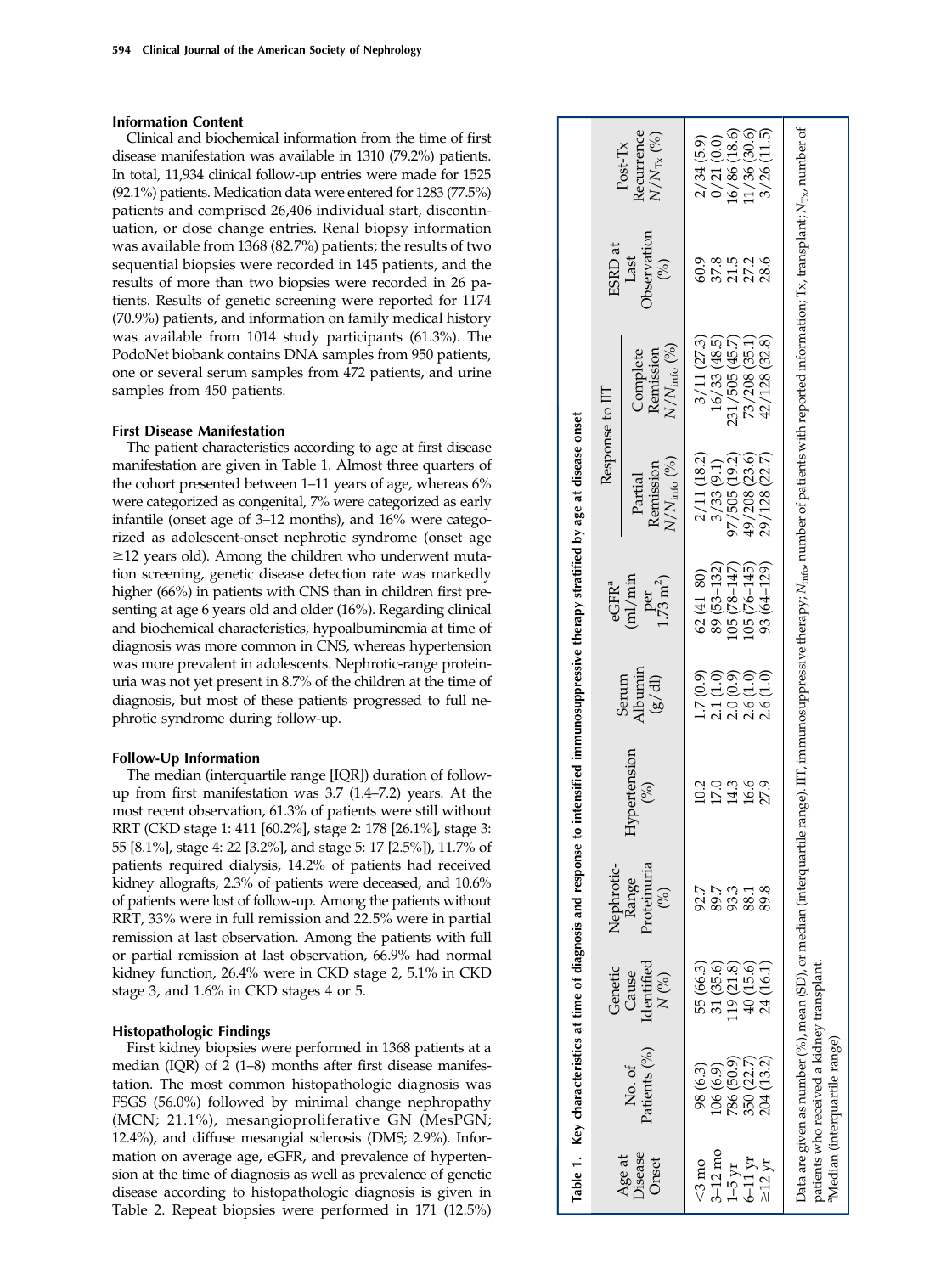## Extrarenal Symptoms

In 17.3% of the patients, one or several extrarenal abnormalities were reported (Table 3). Alterations of the morphology and/or function of the central nervous system (brain anomaly, microcephaly, and/or mental retardation) were the most common extrarenal abnormalities, affecting 5.3% of all patients. Other features included symptoms suggestive of WT1 disease (sex reversal/urogenital abnormalities and cancer), impaired mitochondrial energy metabolism (myopathy, cardiomyopathy, and impaired hearing), Pierson syndrome (impaired vision), and Schimke syndrome (osteodysplasia).

## Mutation Screening Results

In total, 3037 individual gene screens were performed in 1174 of 1655 study participants (70.9%). The extent of genetic screening varied among countries. Among 11 countries contributing at least 30 patients to the registry, screening prevalence was highest in Chile (91% of patients), Syria (84%), and Germany (80%) and lowest in Colombia (26%) and Iran  $(21\%)$ .

The most commonly screened genes were NPHS2 and WT1 (performed in 93% and 77% of screened patients, respectively), whereas other podocyte genes were screened more selectively guided by age, histopathology, and/or syndromic features or as part of joint research projects. In addition, 27 patients recently underwent comprehensive screening using a next generation sequencing panel of 31 podocyte genes. Genetic diagnoses were established in 277 (23.6%) patients; among these, mutations in NPHS2 accounted for 49.8% of patients, mutations in WT1 accounted for 17.3% of patients, mutations in NPHS1 accounted for 14.8% of patients, mutations in SMARCAL1 accounted for 4.3% of patients, and mutations in PLCE1 accounted for 3.6% of patients. The remaining 10% of patients were attributable to variants in nine different genes (Table 4).

# Pharmacologic Therapy

Among 1283 patients with available information on pharmacologic therapy, 42.6% received steroid therapy, 3.5% received cyclophosphamide pulse therapy, 21.2% received oral cyclophosphamide, 66.3% received ciclosporin A, 12.2% received tacrolimus, 24.9% received mycophenolate-mofetil (MMF), and 6.6% received rituximab at any time during the observation period. Renin angiotensin system (RAS) antagonists were applied in 76.1% of patients (angiotensin-converting enzyme inhibitor [72.3%] and/or angiotensin type 1 receptor blocker [33.7%]). In 1234 patients, 5240 drug treatment periods applied for at least 3 weeks (excluding intravenous therapies) were documented.

The distribution of treatment protocols, duration of administration, and treatment responses are summarized in Table 5. Calcineurin inhibitor (CNI)–based therapy showed the highest response rates, with approximately two thirds of patients achieving partial or complete proteinuria remission. Steroid pulse therapy and cyclophosphamid-based protocols

|                                           |                            | Table 2. Key characteristics according to histopathologic diagnosis sorted by patient age at time of biopsy |                                 |                                        |                                |                                                                                                                                                                                                                                                                                                                                                                                                                                                                                                              |                                              |                                               |                                                 |
|-------------------------------------------|----------------------------|-------------------------------------------------------------------------------------------------------------|---------------------------------|----------------------------------------|--------------------------------|--------------------------------------------------------------------------------------------------------------------------------------------------------------------------------------------------------------------------------------------------------------------------------------------------------------------------------------------------------------------------------------------------------------------------------------------------------------------------------------------------------------|----------------------------------------------|-----------------------------------------------|-------------------------------------------------|
|                                           |                            |                                                                                                             |                                 |                                        | At First Biopsy                |                                                                                                                                                                                                                                                                                                                                                                                                                                                                                                              |                                              | IIT Responsiveness                            |                                                 |
| Histopathologic<br>Diagnosis              | Patients<br>No. of<br>N(%) | Genetic cause<br>$N/N_{\rm info}$ (%)                                                                       | $ge^{a}(yr)$                    | Albumin<br>Serum<br>(g/d)              | Hypertension<br>$\binom{6}{0}$ | $e$ GFR $a$ (ml/min<br>per 1.73 m <sup>2</sup> )                                                                                                                                                                                                                                                                                                                                                                                                                                                             | $N/N_{\rm info}$ (%)<br>Remission<br>Partial | $N/N_{\rm info}$ (%)<br>Complete<br>Remission | Observation $(^{9}_{0})$<br><b>ESRD</b> at Last |
| CNS                                       | $8\,0.6$                   | 3/7(43.0)                                                                                                   | $(0.2 - 0.7)$                   | 1.4(0.4)                               |                                | 56 (29–98)                                                                                                                                                                                                                                                                                                                                                                                                                                                                                                   | 0/1(0.0)                                     | 0/1(0.0)                                      |                                                 |
| <b>SINC</b>                               | 39 (2.9)                   | 22/35 (62.9)                                                                                                | $(0.6 - 2.3)$<br>$\ddot{\cdot}$ |                                        | 26.3                           | 59 (37-97)                                                                                                                                                                                                                                                                                                                                                                                                                                                                                                   | 0/10(0.0)                                    | 1/10 (10.0)                                   |                                                 |
| MCN                                       | 283 (21.1                  | 24/195 (12.3)                                                                                               | $(2.4 - 7.6)$<br>4.2            | $2.0(0.8)$<br>$2.5(1.0)$<br>$2.4(1.0)$ | $15.8$<br>$15.1$               | $108(86 - 155)$                                                                                                                                                                                                                                                                                                                                                                                                                                                                                              | 41/202(20.3)                                 | 103/202 (51.0)                                | 20098315<br>2009892                             |
| MesPGN                                    | (12.4)<br>166(             | 23/123 (18.7                                                                                                | $(2.4 - 8.4)$                   |                                        |                                | 118 (84-162)                                                                                                                                                                                                                                                                                                                                                                                                                                                                                                 | 26/101 (25.7)                                | 41/101 (40.6)                                 |                                                 |
| <b>FSGS</b>                               | 752 (56.0)<br>17 (1.3)     | .22/555(22.0)                                                                                               | $(3.0 - 11.0)$<br>6.2           | 2.7(1.0)                               | 18.9                           | 97 (68-142)                                                                                                                                                                                                                                                                                                                                                                                                                                                                                                  | 93/469 (19.8)                                | (39/469 (39.0)                                |                                                 |
| GGS                                       |                            | 4/12(33.3)                                                                                                  | $(3.4 - 9.1)$<br>9.9            |                                        |                                | 17 (10-85)                                                                                                                                                                                                                                                                                                                                                                                                                                                                                                   | 0/3(0.0)                                     | $1/3$ (33.3)                                  |                                                 |
| ğ                                         | 11 (0.8)<br>35 (2.6)       | 0/11(0.0)                                                                                                   | $(2.7 - 13.6)$                  | $2.8(0.8)$<br>$2.4(0.9)$               | $17.7$<br>$27.3$               | 116 (103-138)                                                                                                                                                                                                                                                                                                                                                                                                                                                                                                | 3/10 (30.0)                                  | 5/10 (50.0)                                   |                                                 |
| <b>MPGN</b>                               |                            | 4/25(16.0)                                                                                                  | $(5.8 - 11.9)$                  | 2.9(0.8)                               | 22.9                           | 112 (61-148)                                                                                                                                                                                                                                                                                                                                                                                                                                                                                                 | 4/16(25.0)                                   | $6/16$ (37.5)                                 |                                                 |
| <b>her</b>                                | 31 (2.3)                   | 9/27(33.3)                                                                                                  | $(3.2 - 11.7)$                  | 2.7(1.1)                               |                                | 45 (29-98)                                                                                                                                                                                                                                                                                                                                                                                                                                                                                                   | 4/16(25.0)                                   | 6/16(37.5)                                    |                                                 |
| <sup>a</sup> Median (interquartile range) |                            | ferative GN; GGS, global glomerulosclerosis; MN, membrano                                                   |                                 |                                        |                                | Information on genetic disease, features at first biopsy, IIT responsiveness, and fraction of ESRD at last observations refers to diagnosis by initial biopsy. Data are given as number (%), mean<br>(SD), or median (interquartile range). CNS, Finnish-type congenital nephrotic syndrome; DMS, diffuse mesangial sclerosis; MCN, minimal change nephropathy; MesPGN, mesangioproli-<br>ous nephropathy; MPGN, membranoproliferative GN; N <sub>inko</sub> , number of patients with reported information. |                                              |                                               |                                                 |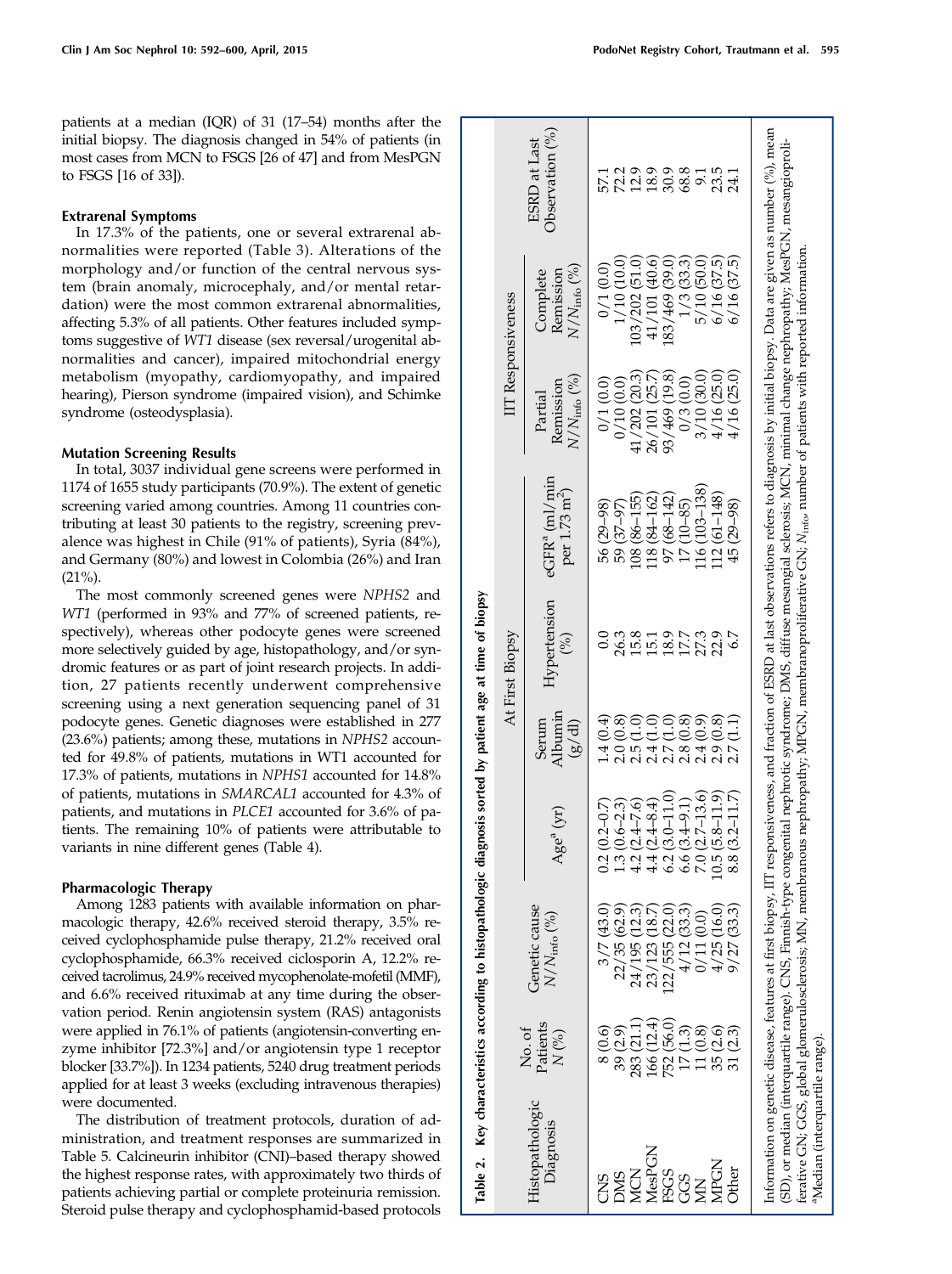| Table 3. Extrarenal abnormalities                     |                |               |
|-------------------------------------------------------|----------------|---------------|
| Type of Extrarenal Abnormality                        | N              | $\frac{0}{0}$ |
| Patients without reported<br>extrarenal abnormalities | 1368           | 82.7          |
| Mental retardation                                    | 65             | 3.9           |
| Anomalies of central                                  | 42             | 2.5           |
| nervous system                                        |                |               |
| Microcephaly                                          | 17             | 1.0           |
| Visual impairment                                     | 32             | 1.9           |
| Hearing disorder                                      | 25             | 1.5           |
| Anomalies of peripheral<br>nervous system             | 7              | 0.4           |
| Myopathy                                              | 13             | 0.8           |
| Cardiomyopathy                                        | 6              | 0.4           |
| Urogenital abnormalities                              | 33             | 2.0           |
| Impaired sex differentiation                          | 16             | 1.0           |
| Short stature                                         | 84             | 5.1           |
| Facial dysmorphism                                    | 37             | 2.2           |
| Spondyloepiphyseal dysplasia                          | 8              | 0.5           |
| Polydactyly                                           | 5              | 0.3           |
| Nail patella syndrome                                 | $\overline{2}$ | 0.1           |
| Cardiac structural disorder                           | 36             | 2.2           |
| Malignant disorder                                    | 21             | 1.3           |
| Hematologic disorders                                 | 7              | 0.4           |
| Diabetes mellitus                                     | 7              | 0.4           |
| Other endocrine abnormalities                         | 23             | 1.4           |
| Skin abnormalities                                    | 13             | 0.8           |
| Abnormalities of the<br>gastrointestinal tract        | 5              | 0.3           |
| Autoimmune disorder                                   | 9              | 0.5           |
| Connatal cytomegaly virus                             | 9              | 0.5           |
| Hepatitis B                                           | 6              | 0.4           |
| Hepatitis C                                           | 10             | 0.6           |

generally showed poor efficacy and did not achieve better results than antiproteinuric treatment with RAS inhibitors, which were frequently coadministered with IIT.

The use of steroid therapy and nonsteroidal IIT increased with age at first manifestation but was not limited to patients beyond a certain threshold age. Steroid therapy (oral and/or intravenous pulses) was reportedly administered in 28.6% of the children with CNS and 59.4% of those with disease manifestation at age 3–12 months old; 24.5% of the children with CNS and 42.5% of those with onset at 3–12 months also received nonsteroidal IIT (CNI, MMF, cyclophosphamide, or rituximab). IIT response rates according to age at first manifestation are given in Table 1.

The initial histopathologic diagnosis did not predict IIT responsiveness in this SRNS cohort. Remission rates differed only marginally between MCN, MesPGN, and FSGS (Table 2).

Among 156 incident patients since the start of the registry in 2009 with disease onset at  $>$ 3 months, oral steroid resistance, and documented follow-up pharmacotherapy, pulse steroids were initially administered to ascertain steroid resistance in 63 (40.4%) patients, and 97 (62.2%) patients received CNI therapy as first nonsteroidal therapy (39 with and 58 without prior steroid pulses) as recommended in the PodoNet consensus treatment algorithm; seven (4.5%) patients received other nonsteroidal IITs, 21 (13.5%) patients received RAS only, and seven (4.5%) patients were continued on oral steroids only.

In 115 (42%) of the patients in whom a genetic diagnosis was established at some time during follow-up, IIT protocols were applied; in 12 patients, complete proteinuria remission was observed during IIT.

#### Late Outcomes

Children with CNS and early infantile nephrotic syndrome were more likely to have ESRD at the last documented observation than older children (Table 1). With respect to histopathologic diagnosis, patients with DMS and global glomerulosclerosis had the highest likelihood of ESRD (Table 2). Patients with FSGS were more likely to progress than those with MCN.

In total, 217 patients underwent kidney transplantation. Proteinuria recurrence was reported in 33 (15.2%) of these patients. The risk of disease recurrence increased with age at first disease manifestation (Table 1).

The histopathologic diagnoses at last (native) kidney biopsy in patients with post–transplant disease recurrence were FSGS in 22 (68.8%) patients, MesPGN in four (12.5%) patients, global glomerulosclerosis in two (6.3%) patients, MCN in two (6.3%) patients, membranoproliferative GN in one (3.1%) patient, DMS in one (3.1%) patient, and unknown in one patient.

Although post–transplant disease recurrence occurred in 28.5% of patients without a genetic diagnosis, recurrence was noted in four (4.5%) patients of those diagnosed with genetic disease. In all of these patients, NPHS2 mutations had been identified.

# **Discussion**

In this work, we present essential reference information for pediatric SRNS. With  $>1600$  patients enrolled in 67 centers on three continents, the PodoNet Registry cohort represents, by far, the largest collection of clinicopathologic and genetic information assembled to date.

The registry provides important information regarding the distribution of clinical and histopathologic phenotypes in childhood SRNS. We also compiled valuable information about extrarenal disease manifestations. Neurologic abnormalities were most commonly reported followed by a wide range of anomalies concerning various organs and tissues. Altogether, syndromic phenotypes accounted only for a small fraction of patients, and SRNS occurred as an isolated kidney disease in 83% of the patients in the cohort.

Historically, renal histopathology has been used as a key criterion for diagnostic and prognostic categorization in children with SRNS. Here, we provide demographic, clinical, and genetic information on the individual histopathologic entities in the pediatric SRNS population. The three major histologic diagnoses (FSGS, MCN, and MesPGN) presented with similar degrees of hypoalbuminemia and comparable prevalence of hypertension. Patients with FSGS were slightly older and more often had reduced eGFR at the time of diagnosis.

FSGS was observed almost two times as often as MCN and MesPGN together. The predominance of FSGS contrasts slightly with previous single-center surveys in south Asian and African populations, where MCN was equally or even more common than FSGS (6–8). This variation might be related to differences in ethnic composition, biopsy indication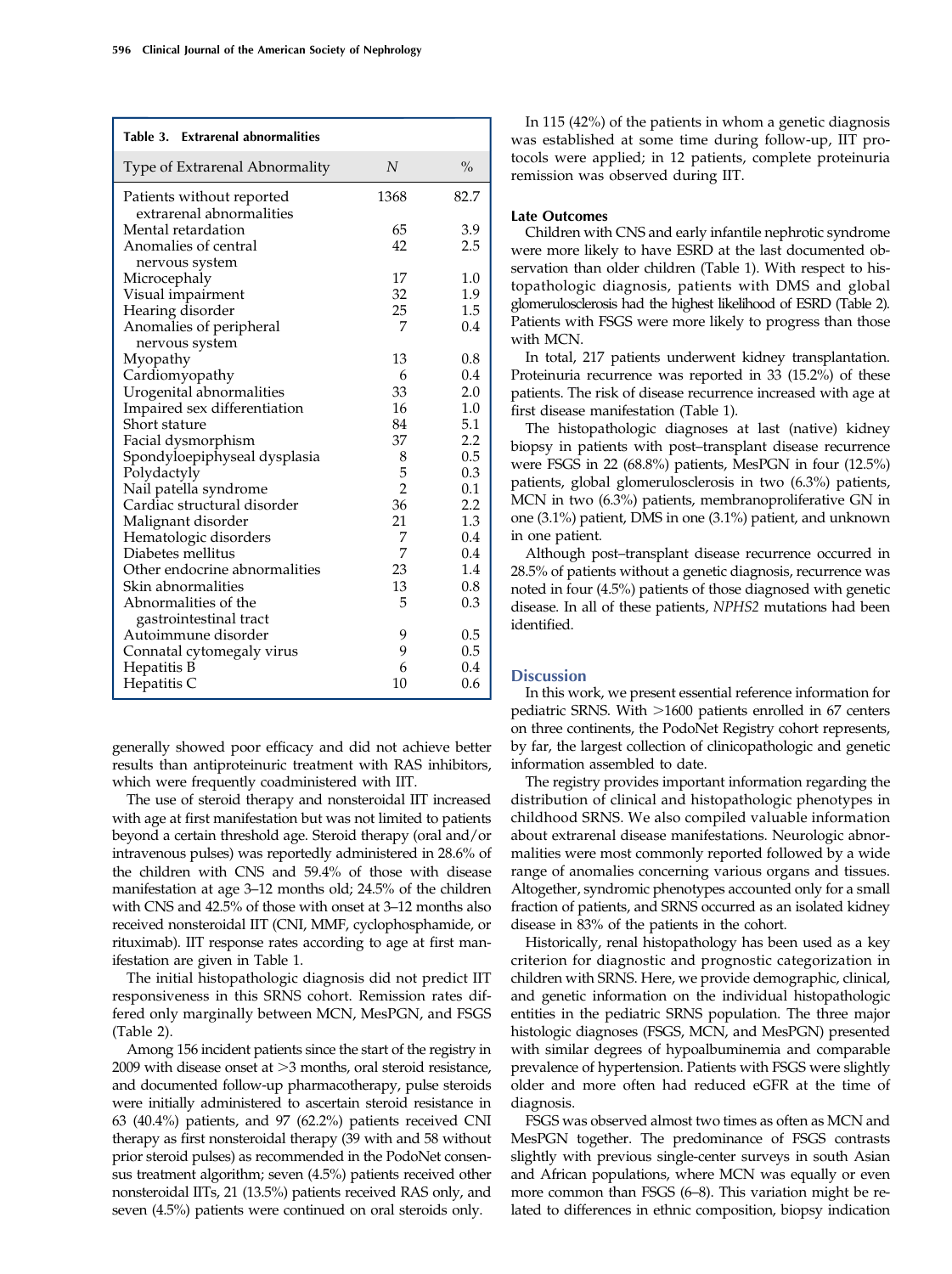| Table 4. Results of genetic screening studies |                      |                                           |                             |
|-----------------------------------------------|----------------------|-------------------------------------------|-----------------------------|
| Gene                                          | Patients<br>Screened | Patients<br>with<br>Causative<br>Mutation | Screened<br>Positive<br>(%) |
| NPH <sub>S2</sub>                             | 1088                 | 138                                       | 12.7                        |
| WT1                                           | 902                  | 48                                        | 5.3                         |
| NPHS1                                         | 208                  | 41                                        | 19.7                        |
| <i>SMARCAL1</i>                               | 68                   | 12                                        | 17.6                        |
| PLCE1                                         | 75                   | 10                                        | 13.3                        |
| <b>PTPRO</b>                                  | 45                   | 6                                         | 13.3                        |
| LAMB <sub>2</sub>                             | 84                   | 5                                         | 6.0                         |
| INF <sub>2</sub>                              | 112                  | 4                                         | 3.6                         |
| COQ6                                          | 30                   | 3                                         | 10.0                        |
| MYO1E                                         | 48                   | $\overline{c}$                            | 4.2                         |
| TRPC6                                         | 96                   | 1                                         | 1.0                         |
| COO2                                          | 56                   | 1                                         | 1.8                         |
| LMX1B                                         | 27                   | 1                                         | 3.7                         |
| <i>ADCK4</i>                                  | 27                   | 1                                         | 3.7                         |
| PDSS <sub>2</sub>                             | 56                   | 0                                         | 0.0                         |
| ACTN4                                         | 59                   | O                                         | 0.0                         |
| CD2AP                                         | 56                   | $\mathbf{\Omega}$                         | 0.0                         |
| All                                           | 1174                 | 277                                       | 23.6                        |

policies, or periods of observation analyzed. A trend toward an increasing incidence of FSGS has been noted in several studies (9–11).

The other, much rarer histopathologic entities DMS, membranoproliferative GN, and membranous nephropathy typically presented with milder hypoalbuminemia and a slightly higher prevalence of hypertension than MCN, MesPGN, and FSGS. Patients with DMS usually manifested at earlier age with established renal failure.

Abnormalities in podocyte genes are considered likely in children with multidrug-resistant nephrotic syndrome (12,13). In 21 countries participating in PodoNet, genetic screening was performed in more than two thirds of the affected children. Of these, almost one quarter of the patients tested were screened positive for one of the monogenic disorders known to cause SRNS. In agreement with published numbers (14), the detection rate was highest in children with CNS and significantly lower with increasing age at first disease manifestation during the first 6 years of life. However, even among patients first presenting at adolescent age, a genetic disease cause could be established in more than one of seven patients. A detailed analysis of the genetic findings in the adolescent segment of the cohort has recently been published (15). The observed gene detection rate is most likely an underestimate, because until recently, the high cost and processing times of conventional Sanger sequencing allowed for screening of only a few genes selected according to age at disease onset, histopathology findings, and in familial cases, mode of inheritance. Also, within the lifetime of the registry, several new genes have been identified (5)—some as part of the activities of the PodoNet consortium (16,17). Our findings indicate that SRNS may be explained by rare abnormalities in a large number of genes. The advent of next generation sequencing will soon allow us to routinely screen all genes associated with SRNS. The detection rates per gene and per patient published in this report, which were obtained mainly by classic screening strategies and conventional technologies, may serve as a benchmark for future efforts to establish genetic diagnoses in patients with SRNS.

Another noteworthy aspect of this study is the association of genetic disease causes with histopathologic diagnoses. Our findings underline the limited value of kidney biopsies in distinguishing genetic from nongenetic disease etiologies. Genetic abnormalities were found in 22% of patients with FSGS, 19% of patients with MesPGN, and 12% of patients with MCN. Close associations with specific genetic disorders were limited to DMS (WT1 and PLCE1 nephropathies) and CNS (NPHS1 disease).

Detailed information on pharmacotherapy is available from .1200 children in the registry. The wide range of reported monotherapies and combined therapies reflects the complexity of SRNS management with frequent medication changes because of lack of efficiency or—observed or anticipated adverse effects. Moreover, significant variation was noted regarding first- and second-line drug choices across the participating centers and countries, and treatment preferences seemed to change with time. Among the patients diagnosed with SRNS since the start of the PodoNet Registry, 40% adhered to the internal consensus recommendation to ascertain steroid resistance by intravenous steroid pulse therapy, and 62% used CNI as first-choice second-line IIT. Remarkably, steroid therapy and even IIT protocols were applied in some 25% of children presenting with CNS. These insights illustrate the large current variability of global clinical practice patterns.

Our preliminary analysis of proteinuria response patterns with different IIT protocols allows several tentative conclusions. First, steroid pulses and cyclophosphamide are of very limited, if any, efficacy in children with SRNS. Second, 40%– 50% of patients with SRNS seem to respond to CNI by achieving complete remission of proteinuria. Third, rituximab may be an equally effective therapeutic option as CNI. Fourth, MMF may be less efficacious than CNI and rituximab in SRNS. Fifth, nonspecific antiproteinuric therapy by RAS inhibition is associated with complete remission of proteinuria in some 25% and partial remission in another 20% of patients with SRNS, an effect to be aware of in the evaluation of treatment effects and account for in the design of future pharmacotherapeutic trials in this condition.

These main findings are well in line with the existing body of evidence derived from observational studies and clinical trials (18–26) and provide a valuable reference framework for future clinical research. More detailed analyses of interventionresponse patterns, relapse rates during and after discontinuation of treatment, adverse effect patterns, etc. are beyond the scope of this report but will be performed.

Whereas proteinuria was multidrug resistant in the vast majority of genetic cases, a few patients with genetic diagnoses apparently exhibited responsiveness to IIT. Although beyond the scope of this study, these peculiar cases deserve a detailed analysis of the nature of the genetic abnormalities diagnosed and the pharmacotherapies applied.

A diagnostically and prognostically relevant feature of SRNS is post-transplant disease recurrence, which was reported in 15% of  $>$ 200 allograft recipients in the registry. Proteinuria recurrence occurred almost exclusively in patients without a genetic diagnosis; four patients with apparent recurrence despite genetic disease likewise will require additional evaluation.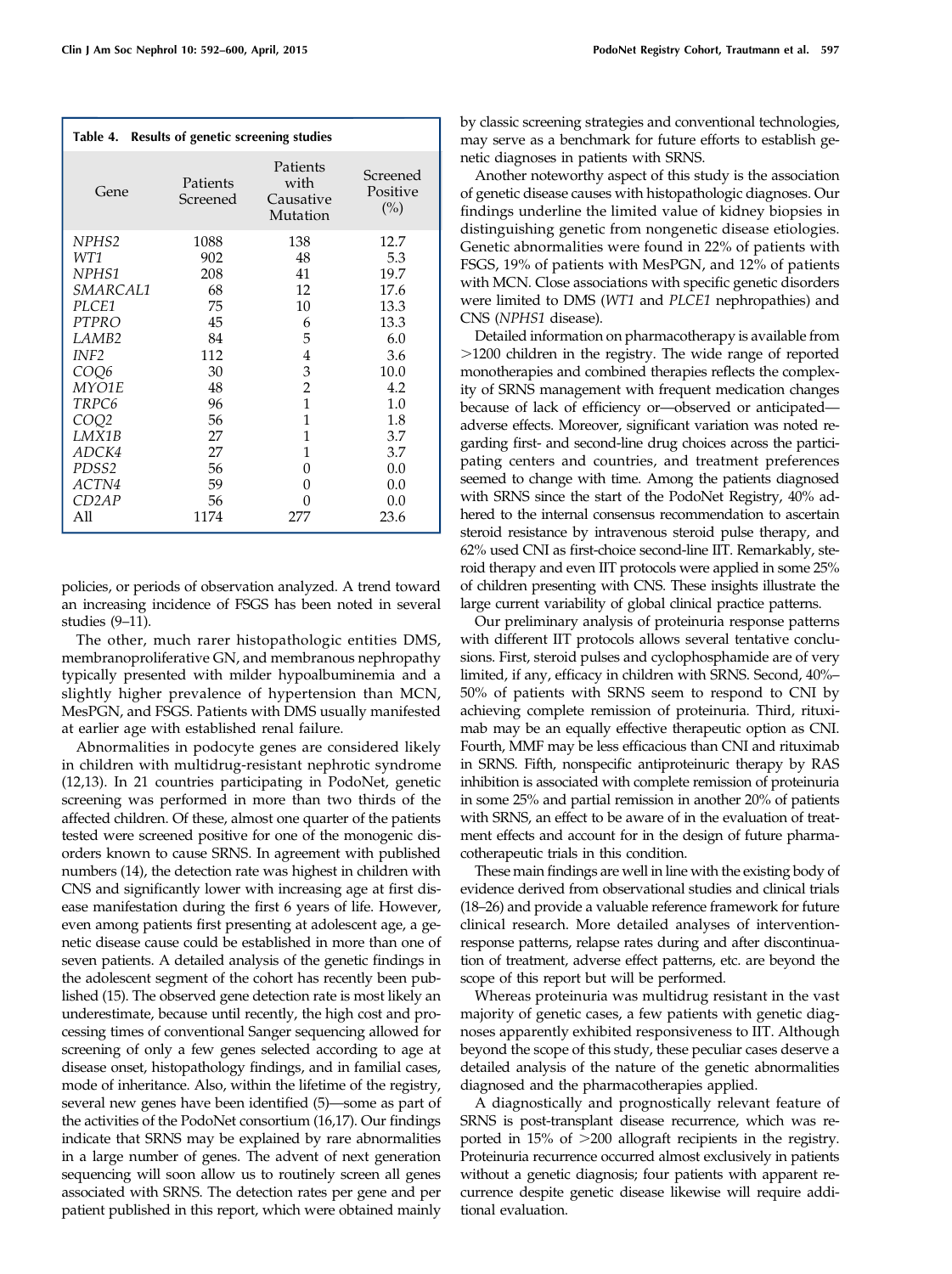|                     |                                        | . . ср.                                                                                                                                                                  |
|---------------------|----------------------------------------|--------------------------------------------------------------------------------------------------------------------------------------------------------------------------|
|                     | Complete<br>Remission $N/N_{info}$ (%) | (26.6)<br>(10.9)<br>(16.8)<br>(47.9)<br>(44.0)<br>(38.5)<br>(43.9)<br>(9.0)<br>29/66<br>141/531<br>62/567<br>25/279<br>22/131 (<br>311/707 (<br>57/148 (<br>57/119       |
| Response to Therapy | $NN_{info}$ (%)<br>tial                | (20.5)<br>$\begin{array}{c} (15.1) \\ (8.4) \\ (21.6) \end{array}$<br>(21.8)<br>(15.2)<br>(12.8)<br>(9.3)<br>$\bar{=}$<br>$\circ$<br>$\sigma$<br>$-50$<br>$\overline{ }$ |

Finally, our study underlines the clinical usefulness of genetic testing in children with SRNS. Establishing a genetic diagnosis is far superior to histopathologic disease classification in predicting IIT responsiveness and post-transplant disease recurrence in patients with SRNS. However, because hereditary forms of SRNS encompass a large number of genes, it will take the routine use of the emerging nextgeneration sequencing technologies for simultaneous assessment of all known podocytopathy genes to materialize the full potential of genetic screening.

## Acknowledgments

We acknowledge the continued support of patient families and medical staff at all participating centers.

The PodoNet project has received financial support from E-Rare (German Ministry of Education and Research), European Union 7th Framework Programme (EURenOmics) Grant 2012-305608, Chilean Research Agency (Fondecyt) Grant 11090045, Polish Ministry of Science and Education Grant N402631840, and German Research Foundation Grant Scha 477/11-1. F.O. was supported by Scientific and Technological Research Council of Turkey Grant 108S417 and Hacettepe University Infrastructure Project Grants 06A101008 and 011A101003.

PodoNet Collaborators: Chile: Marta Azocar, Hospital Luis Calvo Mackenna-Facultad de Chile, Santiago; Lily Quiroz, Roberto del Rio Childrens Hospital, Santiago; Colombia: Lina Maria Serna Higuita, Hospital Pablo Toban Uriba, Medellín; Czech Republic: Jiří Dušek, University Hospital Motol, Prague; France: Bruno Ranchin, Centre de Reference des Maladies Renales Rare/University Hospital, Lyon; Michel Fischbach, University Children's Hospital, Strasbourg; Georgia: Tinatin Davitaia, M. Iashvili Children's Central Hospital, Tbilisi; Germany: Jutta Gellermann, Charité University Hospital, Berlin; Jun Oh, University Children's Hospital, Hamburg; Anette Melk, Medical University Children's Hospital, Hannover; Franz Schaefer, Heidelberg University Center for Pediatrics and Adolescent Medicine, Heidelberg; Marianne Wigger, University Children's Hospital, Rostock; Greece: Fotios Papachristou, Hippokration General Hospital, Aristotle University, Thessaloniki; Hungary: Peter Sallay, Semmelweis University Hospital, Budapest; Iran: Alaleh Gheissari, St. Al Zahra Hospital, Isfahan University of Medical Science, Isfahan; Italy: Guiseppe Remuzzi, Clinical Research Centre of Rare Diseases "Aldo & Cele Daccò," Istituto di Richerche Farmacologiche "Mario Negri," Bergamo; Andrea Pasini, S.Orsola-Malpighi Hospital, Bologna; Gian Marco Ghiggeri, Instituto G. Gaslini, Genova; Gianluigi Ardissino, IRCCS Fondazione Ospedale Maggiore Policlinico, Milano; Elisa Benetti, Ascenda Ospedaliera University, Padua; Francesco Emma, Ospedale Pediatrico Bambino, Rome; Lebanon: Bilal Aoun, Rafic Hariri University Hospital, Beirut; Pauline Abou-Jaoudé, Notre Dame de Secours University Hospital, Byblos; Lithuania: Augustina Jankauskiene, Vilnius University Children's Hospital, Vilnius; Poland: Anna Wasilewska, Unversity Hospital, Bialystok; Lidia Hyla-Klekot, Pediatrics and Oncology Center, Chorzow; Aleksandra Zurowska, Medical University, Gdansk; Dorota Drozdz, Jagiellonian University Nedical College, Krakow; Marcin Tkaczyk, Polish Mothers Memorial Hospital Research Institute, Lodz; Halina Borzecka, Medical University, Lublin; Magdalena Silska, Poznan University of Medical Sciences, Poznan; Tomasz Jarmolinski, Pommeranian Academy of Medicine, Szczecin; Agnieszka Firszt-Adamczyk, Wojewodzki Hospital, Torun; Joanna Ksiazek, Centrum Zdrowia Dziecka,Warsaw; Elzbieta Kuzma-Mroczkowska, University Hospital, Warsaw; Anna Medynska, Medical University, Wroclaw; Maria Szczepanska, Medical University of Silesia in Katowice, Zabrze; Portugal: Alberto Caldas Afonso, Hospital

|                      |                   |                   |                                           |                                     |                                                                                               | Response to Therapy                  |                                        |
|----------------------|-------------------|-------------------|-------------------------------------------|-------------------------------------|-----------------------------------------------------------------------------------------------|--------------------------------------|----------------------------------------|
| Medication Protocol  | Patients<br>No.of | Periods<br>No. of | AS Antagonists (%)<br>Cotreated with<br>≃ | Oral Steroids (%)<br>Cotreated with | Duration (mo)<br>Treatment                                                                    | Remission $NN_{info}$ (%)<br>Partial | Remission $N/N_{info}$ (%)<br>Complete |
| RAS antagonists only | 623               | 950               |                                           | 63.3                                | $5.2(1.9-17.1)$                                                                               | (09/531(20.5))                       | 141/531 (26.6)                         |
| Oral steroids only   | 722               | 119               |                                           |                                     |                                                                                               | 53/567 (9.3)                         | 62/567(10.9)                           |
| Steroid pulses       | 541               | 114<br>336        | 51.0                                      | 72.4                                | 2.0 $(1.4-4.7)$<br>0.1 $(0.1-0.9)$<br>2.5 $(1.6-3.0)$<br>8.3 $(3.0-23.0)$<br>6.7 $(3.0-14.9)$ | 42/279 (15.1)                        | 25/279 (9.0)                           |
| CPH (oral or pulse)  | 273               |                   |                                           |                                     |                                                                                               | 11/131(8.4)                          | 22/131 (16.8)                          |
| Ę                    | 806               | 1210              |                                           | 92.5<br>89.7<br>71.7                |                                                                                               | 53/707 (21.6)                        | 311/707 (44.0)                         |
| <b>MMF</b>           |                   | 219               |                                           |                                     |                                                                                               | 19/148 (12.8)                        | 57/148 (38.5)                          |
| $CNI + MMF$          | 137               | 167               | 0.07449.<br>0.07449.<br>0.074             | 76.0<br>76.9                        | $7.7(3.0-23.9)$                                                                               | 26/119 (21.8)                        | 57/119 (47.9)                          |
| Rituximab            |                   |                   |                                           |                                     | $0.0(0.0-4.6)$                                                                                | 10/66 (15.2)                         | 29/66 (43.9)                           |

blocker. CPH, cyclophosphamide; CNI, calcineurin inhibitor (ciclosporin A or tacrolimus); MMF, mycophenolate-mofetil.

 $\tilde{\mathbf{r}}$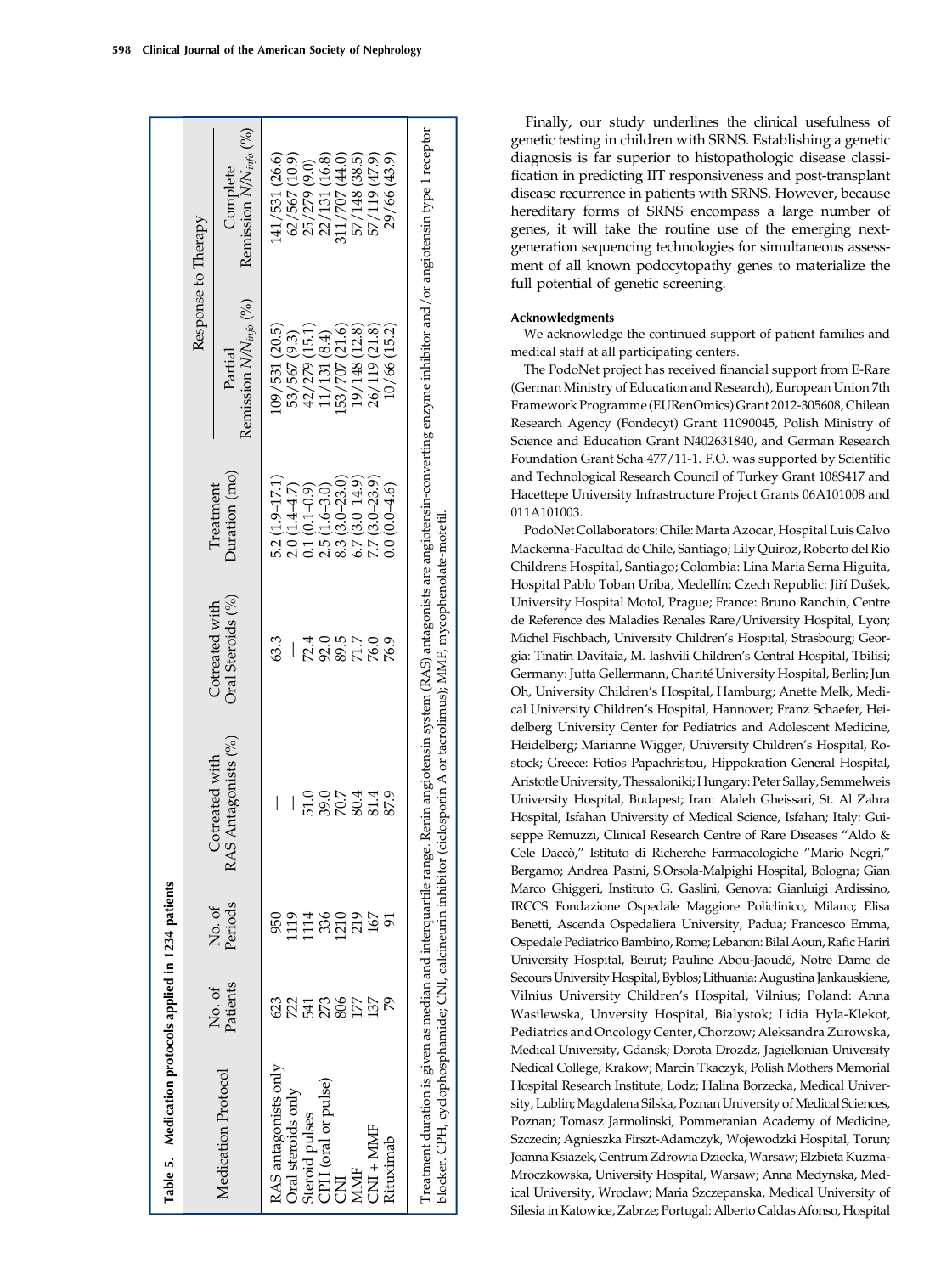S.Joao Pediatrics, Porto; Helena Jardim, Centre Hospitalar, Porto; Serbia: Amira Peco-Antic, University Children's Hospital, Belgrade; Radovan Bogdanovic, Institue of Mother and Healthcare of Serbia, Belgrade; Sweden: Rafael T. Krmar, Karolinska University Children's Hospital, Stockholm; Switzerland: Giacomo D. Simonetti, University Children's Hospital, Bern; Syria: Bassam Saeed, Kidney Hospital, Damascus; Turkey: Ali Anarat, Cukurova University Children's Hospital, Adana; Aysin Bakkaloglu, Hacettepe University Medical Faculty, Ankara; Ayse Balat, Gaziantep University Medical Faculty, Gaziantep; Z. Esra Baskin, Baskent University Hospital, Ankara; Nilgun Cakar, Diskapi Children's Hospital, Ankara; Ozlem Erdogan, Sami Ulus Children's Hospital, Ankara; Birsin Özcakar, Ankara University Medical School, Ankara; Fatih Ozaltin, Hacettepe University, Ankara; Onur Sakallioglu, Gulhane Military Academy of Medicine, Ankara; Oguz Soylemezoglu, Gazi University Hospital, Ankara; Sema Akman, Akdeniz University, Antalya; Faysal Gok, Gulhane Military Academy of Medicine, Gulhane; Salim Caliskan, Cerrahpasa Medical Faculty, Istanbul University, Istanbul; Cengiz Candan, Goztepe Hospital, Istanbul; Sevinc Emre, Istanbul Medical Faculty, Istanbul; Sevgi Mir, Ege University Medical Faculty, Izmir; Ipek Akil, Celal Bayar University, Manisa; Pelin Ertan, Celal Bayar University, Manisa; Ozan Ozkaya, Ondokuz Mayis University, Samsun; Mukaddes Kalyoncu, € Karadeniz University, Trabzon; United Arab Emirates: Eva Simkova, Dubai Hospital, Dubai; Entesar Alhammadi, Al Qassimi Hospital, Sharjah; Ukraine: Roman Sobko, Western Ukrainian Specialised Medical Centre, Lviv.

#### Disclosures

None.

#### References

- 1. McKinney PA, Feltbower RG, Brocklebank JT, Fitzpatrick MM: Time trends and ethnic patterns of childhood nephrotic syndrome in Yorkshire, UK. Pediatr Nephrol 16: 1040–1044, 2001
- 2. Kim JS, Bellew CA, Silverstein DM, Aviles DH, Boineau FG, Vehaskari VM: High incidence of initial and late steroid resistance in childhood nephrotic syndrome. Kidney Int 68: 1275–1281, 2005
- 3. Mekahli D, Liutkus A, Ranchin B, Yu A, Bessenay L, Girardin E, Van Damme-Lombaerts R, Palcoux JB, Cachat F, Lavocat MP, Bourdat-Michel G, Nobili F, Cochat P: Long-term outcome of idiopathic steroid-resistant nephrotic syndrome: A multicenter study. Pediatr Nephrol 24: 1525–1532, 2009
- 4. Zagury A, Oliveira AL, Montalvão JA, Novaes RH, Sá VM, Moraes CA, Tavares MS: Steroid-resistant idiopathic nephrotic syndrome in children: Long-term follow-up and risk factors for end-stage renal disease. J Bras Neurol 35: 191–199, 2013
- 5. Saleem MA: New developments in steroid-resistant nephrotic syndrome. Pediatr Nephrol 28: 699–709, 2013
- 6. Mubarak M, Lanewala A, Kazi JI,Akhter F, Sher A, Fayyaz A, Bhatti S: Histopathological spectrum of childhood nephrotic syndrome in Pakistan. Clin Exp Nephrol 13: 589–593, 2009
- 7. Nammalwar BR, Vijayakumar M, Prahlad N: Experience of renal biopsy in children with nephrotic syndrome. Pediatr Nephrol 21: 286–288, 2006
- 8. Bhimma R, Adhikari M, Asharam K: Steroid-resistant nephrotic syndrome: The influence of race on cyclophosphamide sensitivity. Pediatr Nephrol 21: 1847–1853, 2006
- 9. Srivastava T, Simon SD, Alon US: High incidence of focal segmental glomerulosclerosis in nephrotic syndrome of childhood. Pediatr Nephrol 13: 13–18, 1999
- 10. Bonilla-Felix M, Parra C, Dajani T, Ferris M, Swinford RD, Portman RJ, Verani R: Changing patterns in the histopathology of idiopathic nephrotic syndrome in children. Kidney Int 55: 1885– 1890, 1999
- 11. Banaszak B, Banaszak P: The increasing incidence of initial steroid resistance in childhood nephrotic syndrome. Pediatr Nephrol 27: 927–932, 2012
- 12. Ruf RG, Lichtenberger A, Karle SM, Haas JP, Anacleto FE, Schultheiss M, Zalewski I, Imm A, Ruf EM, Mucha B, Bagga A, Neuhaus T, Fuchshuber A, Bakkaloglu A, Hildebrandt F; Arbeitsgemeinschaft Für Pädiatrische Nephrologie Study Group: Patients with mutations in NPHS2 (podocin) do not respond to standard steroid treatment of nephrotic syndrome. J Am Soc Nephrol 15: 722–732, 2004
- 13. Büscher AK, Kranz B, Büscher R, Hildebrandt F, Dworniczak B, Pennekamp P, Kuwertz-Bröking E, Wingen AM, John U, Kemper M, Monnens L, Hoyer PF, Weber S, Konrad M: Immunosuppression and renal outcome in congenital and pediatric steroidresistant nephrotic syndrome. Clin J Am Soc Nephrol 5: 2075– 2084, 2010
- 14. Hinkes BG, Mucha B, Vlangos CN, Gbadegesin R, Liu J, Hasselbacher K, Hangan D, Ozaltin F, Zenker M, Hildebrandt F; Arbeitsgemeinschaft für Paediatrische Nephrologie Study Group: Nephrotic syndrome in the first year of life: Two thirds of cases are caused by mutations in 4 genes (NPHS1, NPHS2, WT1, and LAMB2). Pediatrics 119: e907–e919, 2007
- 15. Lipska BS, Iatropoulos P, Maranta R, Caridi G, Ozaltin F, Anarat A, Balat A, Gellermann J, Trautmann A, Erdogan O, Saeed B, Emre S, Bogdanovic R, Azocar M, Balasz-Chmielewska I, Benetti E, Caliskan S, Mir S, Melk A, Ertan P, Baskin E, Jardim H, Davitaia T, Wasilewska A, Drozdz D, Szczepanska M, Jankauskiene A, Higuita LM, Ardissino G, Ozkaya O, Kuzma-Mroczkowska E, Soylemezoglu O, Ranchin B, Medynska A, Tkaczyk M, Peco-Antic A, Akil I, Jarmolinski T, Firszt-Adamczyk A, Dusek J, Simonetti GD, Gok F, Gheissari A, Emma F, Krmar RT, Fischbach M, Printza N, Simkova E, Mele C, Ghiggeri GM, Schaefer F; PodoNet Consortium: Genetic screening in adolescents with steroid-resistant nephrotic syndrome. Kidney Int 84: 206–213, 2013
- 16. Mele C, Iatropoulos P, Donadelli R, Calabria A, Maranta R, Cassis P, Buelli S, Tomasoni S, Piras R, Krendel M, Bettoni S, Morigi M, Delledonne M, Pecoraro C, Abbate I, Capobianchi MR, Hildebrandt F, Otto E, Schaefer F, Macciardi F, Ozaltin F, Emre S, Ibsirlioglu T, Benigni A, Remuzzi G, Noris M; PodoNet Consortium: MYO1E mutations and childhood familial focal segmental glomerulosclerosis. N Engl J Med 365: 295–306, 2011
- 17. Ozaltin F, Ibsirlioglu T, Taskiran EZ, Baydar DE, Kaymaz F, Buyukcelik M, Kilic BD, Balat A, Iatropoulos P, Asan E, Akarsu NA, Schaefer F, Yilmaz E, Bakkaloglu A; PodoNet Consortium: Disruption of PTPRO causes childhood-onset nephrotic syndrome. Am J Hum Genet 89: 139–147, 2011
- 18. Hodson EM, Willis NS, Craig JC: Interventions for idiopathic steroid-resistant nephrotic syndrome in children. Cochrane Database Syst Rev 11: CD003594, 2010
- 19. Lombel RM, Gipson DS, Hodson EM; Kidney Disease: Improving Global Outcomes: Treatment of steroid-sensitive nephrotic syndrome: New guidelines from KDIGO. Pediatr Nephrol 28: 415–426, 2013
- 20. Ehrich JH, Geerlings C, Zivicnjak M, Franke D, Geerlings H, Gellermann J: Steroid-resistant idiopathic childhood nephrosis: Overdiagnosed and undertreated. Nephrol Dial Transplant 22: 2183–2193, 2007
- 21. Gellermann J, Ehrich JH, Querfeld U: Sequential maintenance therapy with cyclosporin A and mycophenolate mofetil for sustained remission of childhood steroid-resistant nephrotic syndrome. Nephrol Dial Transplant 27: 1970– 1978, 2012
- 22. Gulati A, Sinha A, Gupta A, Kanitkar M, Sreenivas V, Sharma J, Mantan M, Agarwal I, Dinda AK, Hari P, Bagga A: Treatment with tacrolimus and prednisolone is preferable to intravenous cyclophosphamide as the initial therapy for children with steroid-resistant nephrotic syndrome. Kidney Int 82: 1130– 1135, 2012
- 23. Gulati A, Sinha A, Jordan SC, Hari P, Dinda AK, Sharma S, Srivastava RN, Moudgil A, Bagga A: Efficacy and safety of treatment with rituximab for difficult steroid-resistant and -dependent nephrotic syndrome: Multicentric report. Clin J Am Soc Nephrol 5: 2207–2212, 2010
- 24. Hamasaki Y, Yoshikawa N, Nakazato H, Sasaki S, Iijima K, Nakanishi K, Matsuyama T, Ishikura K, Ito S, Kaneko T, Honda M; for Japanese Study Group of Renal Disease in Children: Prospective 5-year follow-up of cyclosporine treatment in